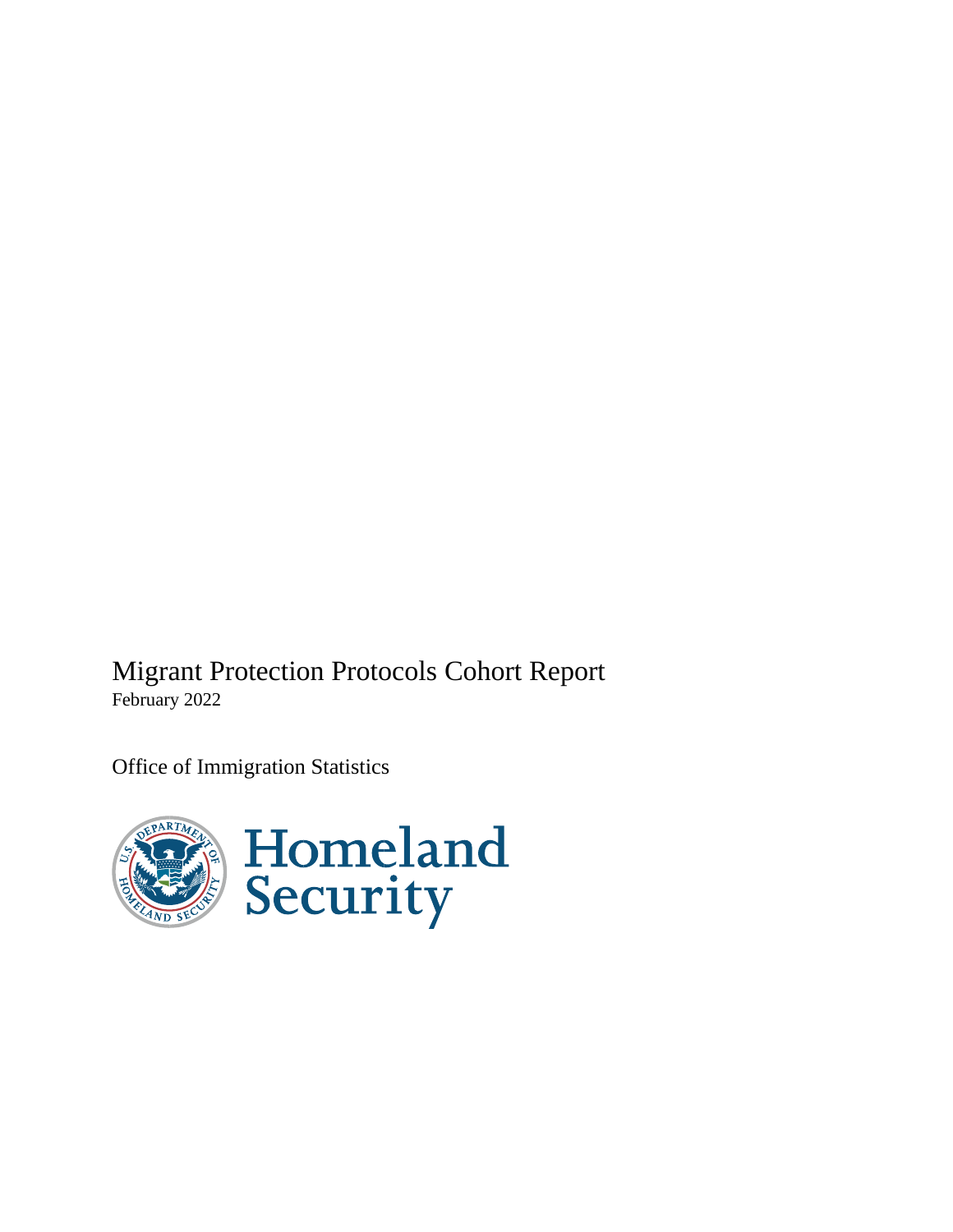### **Summary**

This report describes Migrant Protection Protocols (MPP) processing and outcomes for noncitizens enrolled in MPP from December 6, 2021 – January 31, 2022. The report summarizes information on enrollee nationalities, fear claims, vaccinations, and processing outcomes (returns to Mexico or disenrollments) by month of MPP enrollment; see Appendix A for detailed data tables. <sup>1</sup> This report will be updated regularly to include information about individuals enrolled in future months along with updated information about earlier enrollees as they move through additional stages of the MPP process.

### Overview of MPP

Under MPP, certain noncitizens encountered at the Southwest Border await their removal proceedings in Mexico rather than in the United States. Noncitizens placed in MPP pass through the main steps outlined below (Figure 1).

#### Figure 1. MPP Process Flow



1) **Enrollment.** U.S. Customs and Border Protection (CBP) selects non-citizens who are subject to MPP for enrollment. To be eligible for MPP, a person arriving on land must be

apprehended at the Southwest Border and hold citizenship from a non-Mexico Western Hemisphere country. Single adults and family units may be processed into MPP.

2) **Fear screening**. CBP affirmatively screens all enrollees for fear of return to Mexico. If an enrollee asserts a fear of return, the enrollee is provided a 24 hour consultation period to consult, by phone or video-teleconference, with a legal representative. The enrollee may waive this consultation period if they wish to be interviewed sooner. Following this period, U.S. Citizenship and Immigration Services

Enrollees identified as having **particular vulnerabilities**—including those associated with known mental and physical health issues, advanced age, or sexual orientation or gender identity are not enrolled in MPP. **Unaccompanied children** are never processed into MPP. Those initially enrolled in MPP who are subsequently identified as having a particular vulnerability will be disenrolled from MPP.

(USCIS) asylum officers complete a non-refoulement interview (NRI) by phone. A legal representative or consultant may participate in the NRI with the enrollee.

3) **Disenrollment or return to Mexico.** If an enrollee is found to have a reasonable possibility of persecution or torture in Mexico (positive fear finding), or if an enrollee is found to have a particular vulnerability that make them ineligible for MPP, the individual is disenrolled from MPP. Disenrollees are referred to U.S. Immigration and Customs Enforcement (ICE) Enforcement and Removal Operations (ERO) for a custody determination. If an enrollee does not claim fear or claims fear and has a negative fear finding and is not otherwise disenrolled due to one of the vulnerabilities articulated in policy guidance, the enrollee is returned to Mexico through a port of entry (POE). DHS

 $1$  This report is based on Department of Homeland Security (DHS) Office of Immigration Statistics (OIS) analysis of U.S. Customs and Border Protection (CBP), U.S. Citizenship and Immigration Services (USCIS), and Countering Weapons of Mass Destruction (CWMD) data available as of February 7, 2022.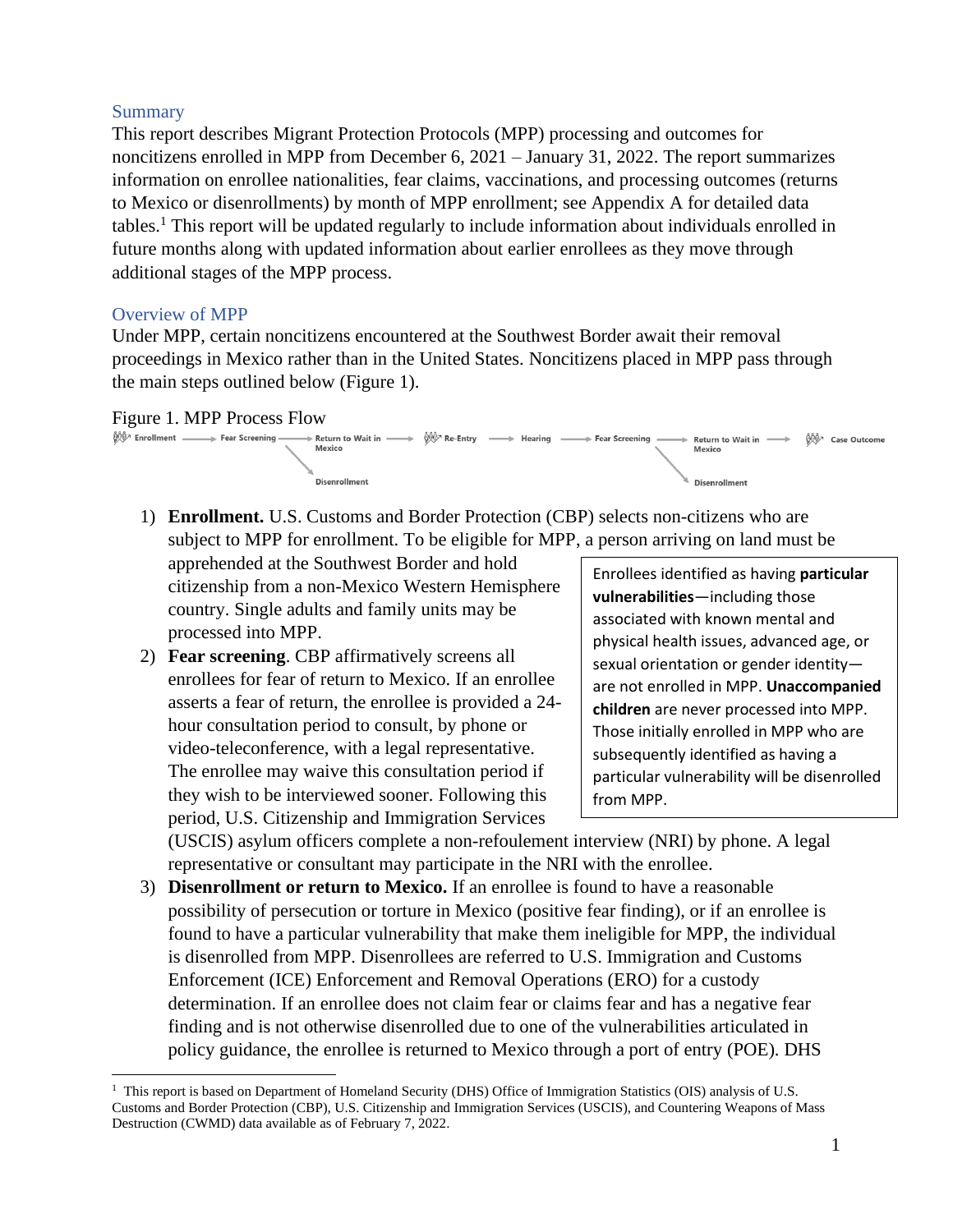offers a COVID-19 vaccination prior to enrollees' return to Mexico. The enrollee then waits in Mexico for their removal proceeding.

- 4) **EOIR hearings**. MPP enrollees returned to Mexico are placed on an Executive Office for Immigration Review (EOIR) docket specific to MPP. Removal proceedings typically involve multiple court appearances, so both this and the reentry stage of the process may be repeated. If multiple hearings are required, an individual is returned to Mexico to await a subsequent hearing, and therefore will repeat this process multiple times until the removal proceedings are completed.
- 5) **Re-entry**. The day that an enrollee is due to appear in court, they present themselves at a designated POE where they undergo medical clearance. Proof of COVID-19 vaccination and negative COVID-test are be required for re-entry into the United States.
- 6) **Continued Fear and Vulnerability Consideration**. Enrollees may claim fear of return to Mexico any time they are in the United States. If an enrollee claims fear, the individual will be given a 24-waiting period to consult with a legal representative. Likewise, changes in a given enrollee's particular vulnerability can be considered when in the United States.
- 7) **Case outcomes**. MPP enrollees may go through several iterations of re-entry into the United States, EOIR immigration court hearings, fear screenings, and return to Mexico until a final case outcome, or final determination, is reached by EOIR. A final determination will either confer relief or protection from removal in the form of asylum, withholding of removal, or deferral of removal, or an order of removal to their country of citizenship.

### MPP Enrollments and Outcomes

A total of 673 non-citizens were enrolled in MPP December 6, 2021 – January 31, 2022, including 400 enrollments in January. During the same period, 403 non-citizens were returned to Mexico following initial enrollments, including 212 returns in January; 42 additional returns occurred (all in January) of enrollees who had re-entered for EOIR hearings (Table 1).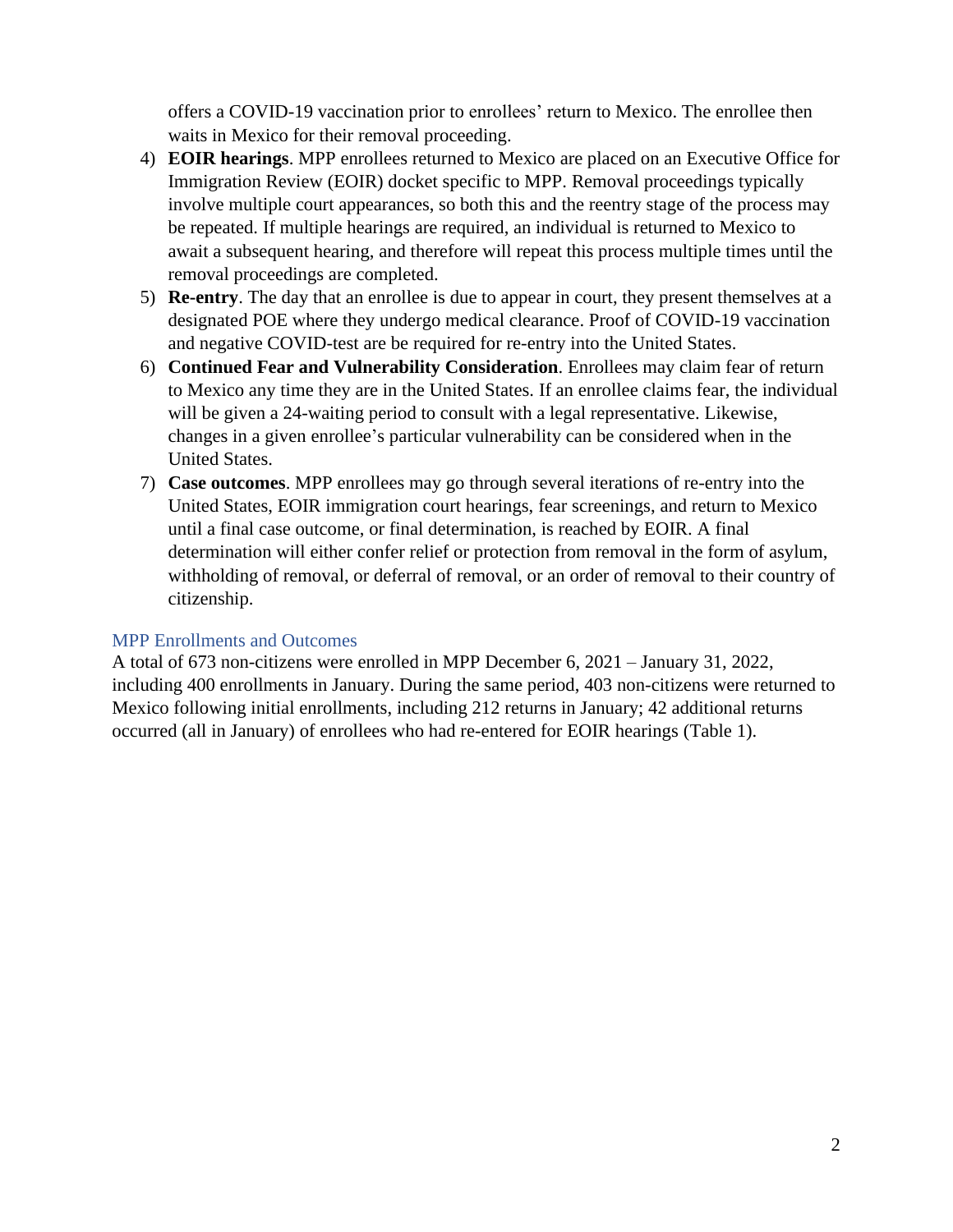### Table 1. MPP Enrollments, Disenrollments, and Returns

|                                              | December         | January        | Total          |
|----------------------------------------------|------------------|----------------|----------------|
| Initial MPP Enrollments                      | 273              | 400            | 673            |
| El Paso Sector                               | 273              | 131            | 404            |
| San Diego Sector                             | $\Omega$         | 142            | 142            |
| Rio Grande Valley Sector                     | $\Omega$         | 127            | 127            |
| <b>Intital Enrollment: Returns to Mexico</b> | 191              | 212            | 403            |
| El Paso Sector                               | 191              | 80             | 271            |
| San Diego Sector                             | $\Omega$         | 112            | 112            |
| Rio Grande Valley Sector                     | $\theta$         | 20             | <b>20</b>      |
| Post-Re-Entry: Returns to Mexico             | $\bf{0}$         | 42             | 42             |
| El Paso Sector                               | $\Omega$         | 42             | 42             |
| <b>Initial Enrollment: Disenrollments</b>    | 64               | 92             | 156            |
| El Paso Sector                               | 63               | 36             | 99             |
| San Diego Sector                             | $\theta$         | 11             | 11             |
| Rio Grande Valley Sector                     | $\overline{0}$   | 43             | 43             |
| Other                                        |                  | $\overline{c}$ | 3              |
| <b>Post Re-Entry: Disenrollments</b>         | $\bf{0}$         | 54             | 54             |
| El Paso Sector                               | $\theta$         | 54             | 54             |
| San Diego Sector                             | $\Omega$         | $\Omega$       | $\overline{0}$ |
| Rio Grande Valley Sector                     | $\theta$         | $\theta$       |                |
| Other                                        | $\boldsymbol{0}$ | $\theta$       |                |

Notes: Table reports total MPP-related events by event date. Data include five people whose CBP enrollment records were deleted; they have been assigned to sectors and enrollment dates based on other information in their case histories. Data are current as of February 7, 2022.

Source: DHS Office of Immigration Statistics (OIS) analysis of CBP data.

### Cohort Reporting Methodology

Table 1 reports on the aggregate total of all MPP events (enrollments, returns, and disenrollments) that took place in December and January. The remainder of this report focuses on monthly cohort reporting by linking person-level records from U.S. Border Patrol (USBP), Office of Field Operations (OFO), USCIS, and the Countering Weapons of Mass Destruction (CWMD) Program. The December cohort consists of the 273 unique noncitizens enrolled in MPP in December 2021, and the January cohort consists of the 400 noncitizens enrolled in January. This report describes the processing and outcomes for these two cohorts (and for certain subsets of these cohorts) at each stage of the MPP process (initial enrollment, fear claim, reentry, etc.), whenever these subsequent events occur. For example, many people in the December enrollment cohort made fear claims and/or re-entered for EOIR hearings in January; those fear claims and re-entries are assigned to the December cohort. This style of reporting provides insight into specific program outcomes, rather than combining events for people at many different stages of the process.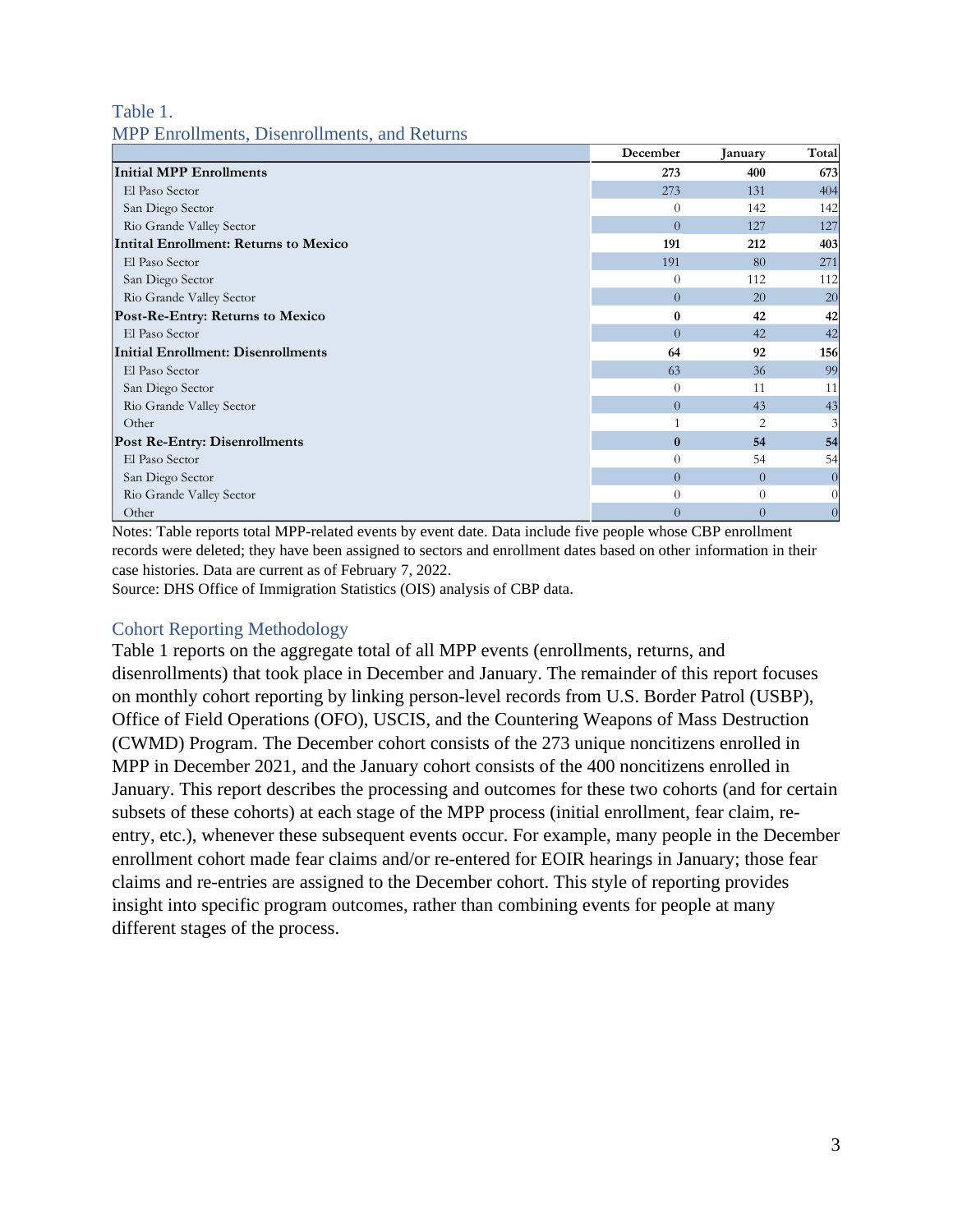### Initial Enrollments

A total of 673 noncitizens were enrolled in MPP from its inception through January 31, 2022, including 400 noncitizens who were enrolled in January. Since the start of the program, persons from Nicaragua accounted for 59 percent of those enrolled, Venezuela accounted for 23 percent, and Cuba 10 percent. The same top three countries accounted for 59 percent, 23 percent, and 8 percent of initial enrollments, respectively, in January (Figure 2).







Notes: The December cohort includes individuals enrolled in MPP Dec. 6 - Dec. 31, 2021; the January cohort includes individuals enrolled in MPP Jan. 1 - Jan. 31, 2022. Data are valid as of February 7, 2022. Source: OIS analysis of CBP data.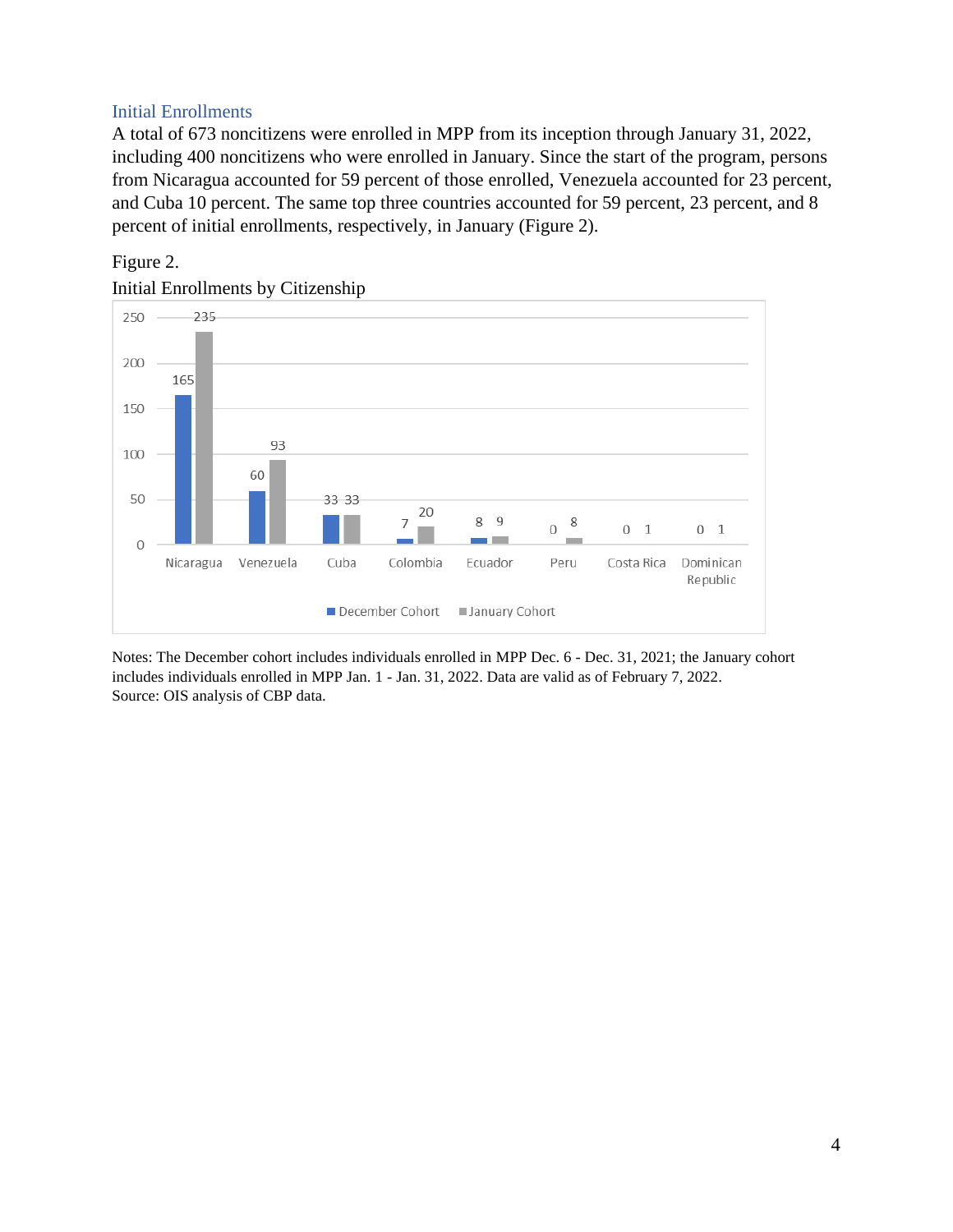Following their initial enrollments, 87 percent of December enrollees claimed fear (238 people), and 89 percent of January enrollees claimed fear (357 people). About three-fourths of NRIs resulted in negative fear decisions, including 78 percent of fear claims for the December cohort and 73 percent of fear claims for the January cohort (Figure 3).



Figure 3.

Initial Enrollments: Fear Claim Results

Notes: The December cohort includes individuals enrolled in MPP Dec. 6 - Dec. 31, 2021; the January cohort includes individuals enrolled in MPP Jan. 1 - Jan. 31, 2022.Data include case closures for people with no interviews. Data are valid as of February 7, 2022.

Source: OIS analysis of USCIS data.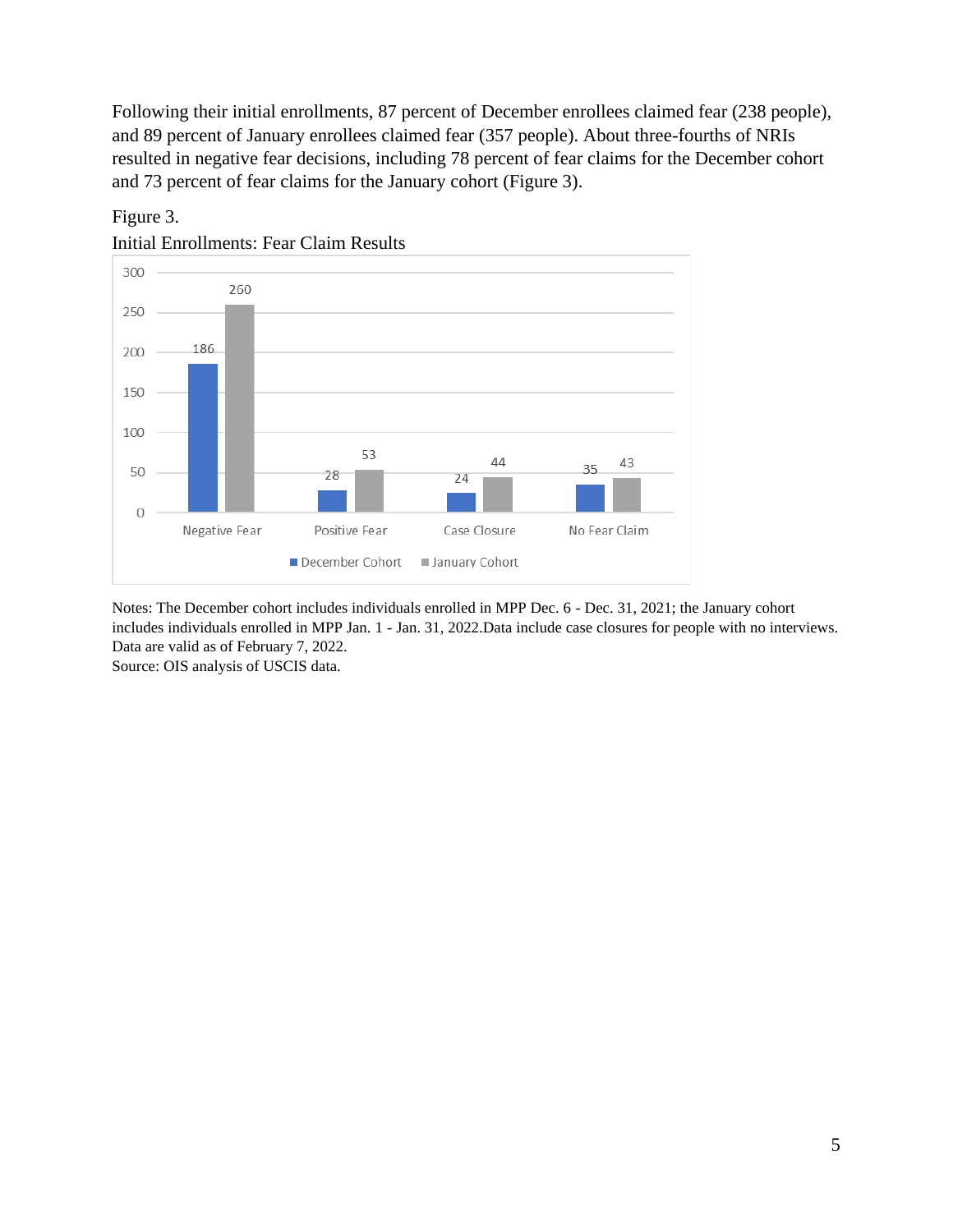Over three-fourths of the December cohort (76 percent) were returned to Mexico after enrollment, with just under a quarter (23 percent) disenrolled and one percent of cases pending as of February 7, 2022.<sup>2</sup> For the January cohort, 62 percent were returned to Mexico, with 31 percent disenrolled and 7 percent of cases pending (Figure 4).



Initial Enrollments: MPP Outcomes

Figure 4.

Source: OIS analysis of CBP data.

Notes: The December cohort includes individuals enrolled in MPP Dec. 6 - Dec. 31, 2021; the January cohort includes individuals enrolled in MPP Jan. 1 - Jan. 31, 2022. Outcome pending category includes cases with incomplete data available and cases of people who remain in custody pending disenrollment or return. Data are valid as of February 7, 2022.

Source: OIS analysis of CBP data.

<sup>&</sup>lt;sup>2</sup> Pending cases include cases with incomplete data available and cases of people who remain in custody pending disenrollment or return.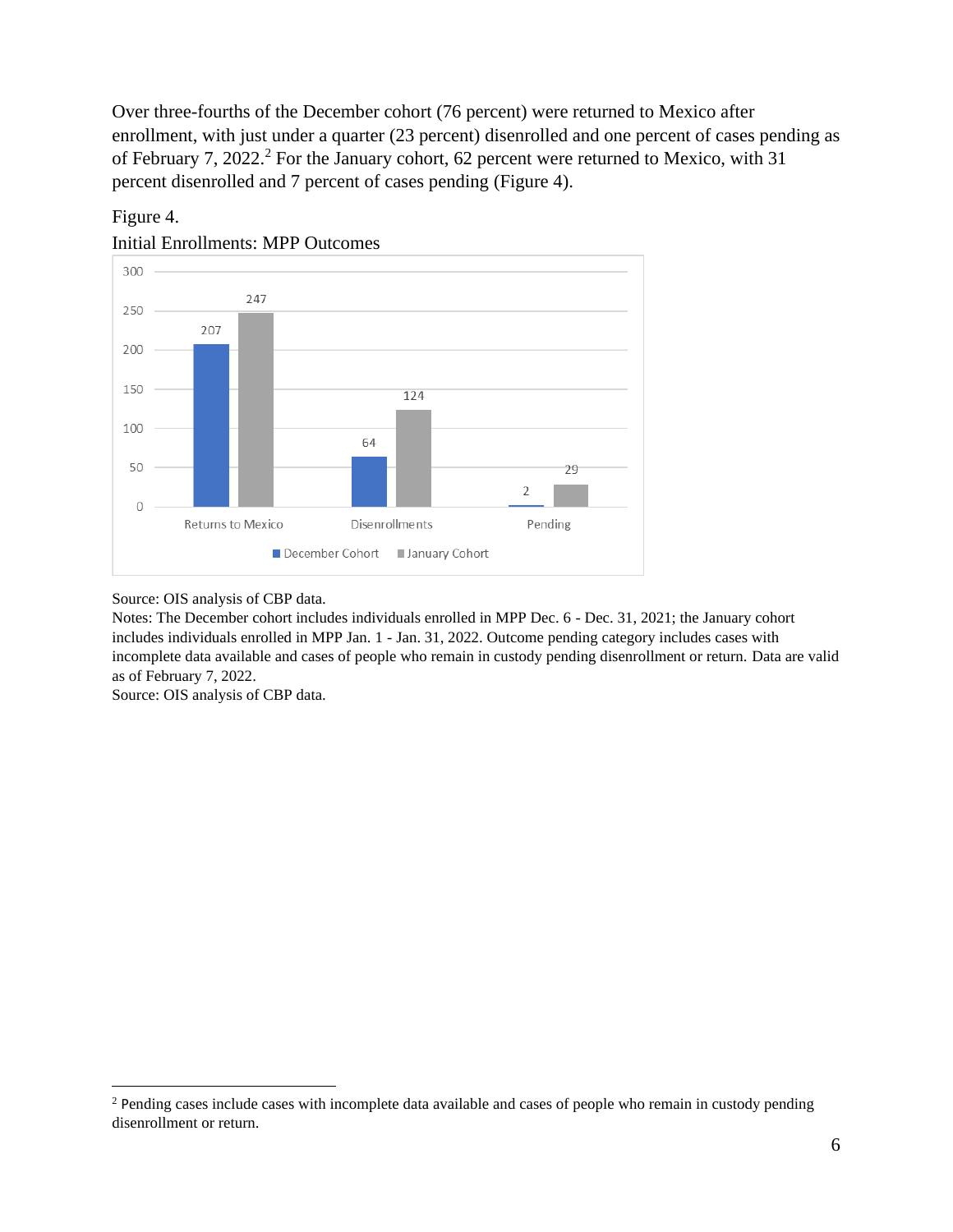### Re-Entries for EOIR Hearings

After re-entry, 82 percent of December cohort re-entries claimed fear (121 people), and 84 percent of January cohort re-entries claimed fear (31 people). Four people in the December cohort received two NRIs during the re-entry periods. About two-thirds of NRIs resulted in negative fear decisions, including 63 percent for the December cohort and 68 percent for the January cohort (Figure 5).



Re-Entries: Fear Claim Results

Figure 5.

#### Source: OIS analysis of USCIS data.

Notes: The December cohort includes individuals enrolled in MPP Dec. 6 - Dec. 31, 2021; the January cohort includes individuals enrolled in MPP Jan. 1 - Jan. 31, 2022. Four people in the January enrollment cohort received two NRIs; data also include case closures for people with no interviews. Data are valid as of February 7, 2022. Source: OIS analysis of USCIS data.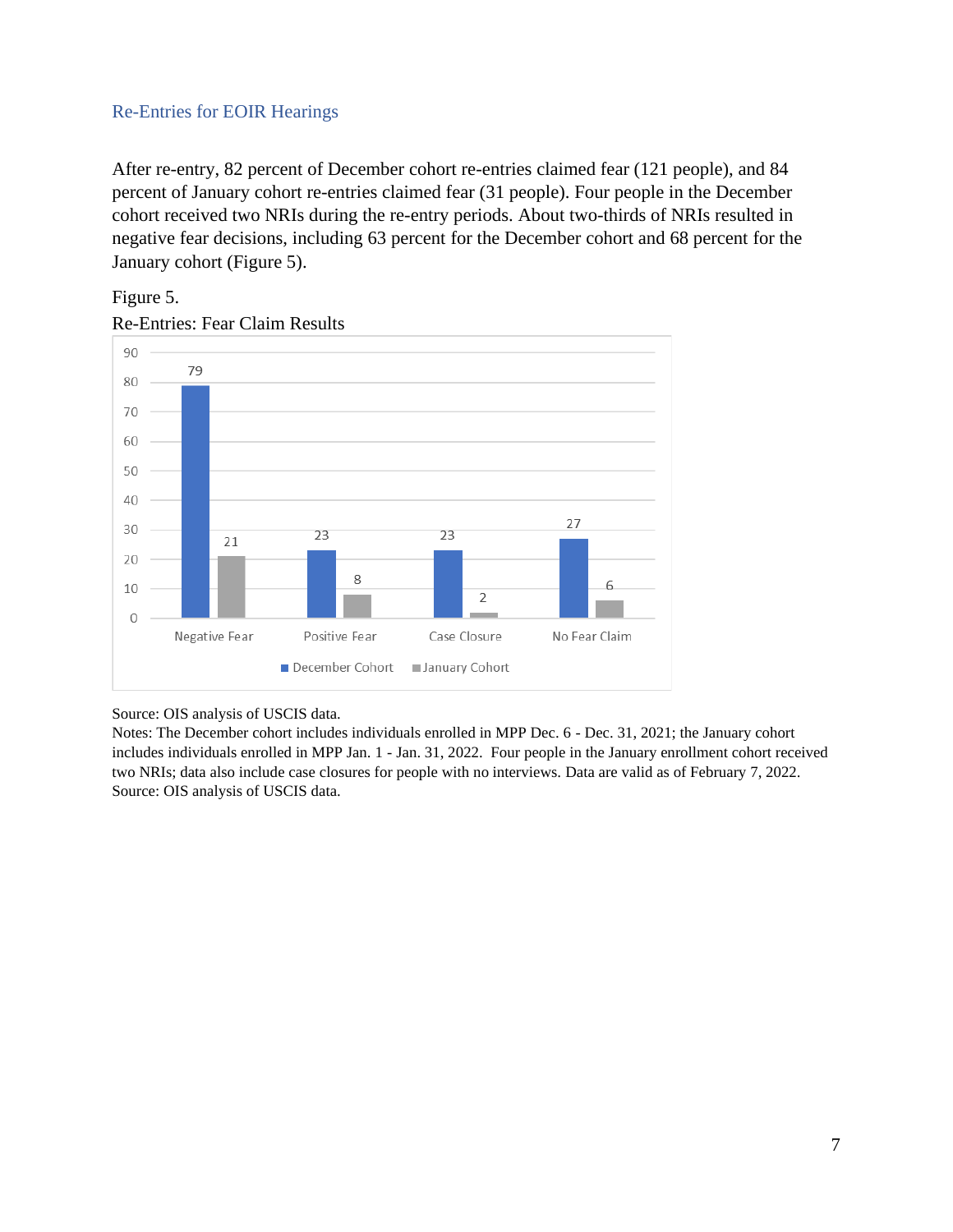About two-thirds of the December cohort (64 percent) were returned to Mexico after re-entry, while about a third (33 percent) were disenrolled and 3 percent had re-entry outcomes pending. As of February 7, 2022, over three-quarters of the January cohort re-entries (78 percent) were returned to Mexico after re-entry, while about a fifth (22 percent) had been disenrolled (Figure 6).



# Figure 6:

Re-Entries: MPP Outcomes

Source: OIS analysis of CBP data.

Notes: The December cohort includes individuals enrolled in MPP Dec. 6 - Dec. 31, 2021; the January cohort includes individuals enrolled in MPP Jan. 1 - Jan. 31, 2022. Outcome pending category includes cases with incomplete data available for analysis and cases of people who remain in custody pending disenrollment or return. Data are valid as of February 7, 2022.

Source: OIS analysis of CBP data.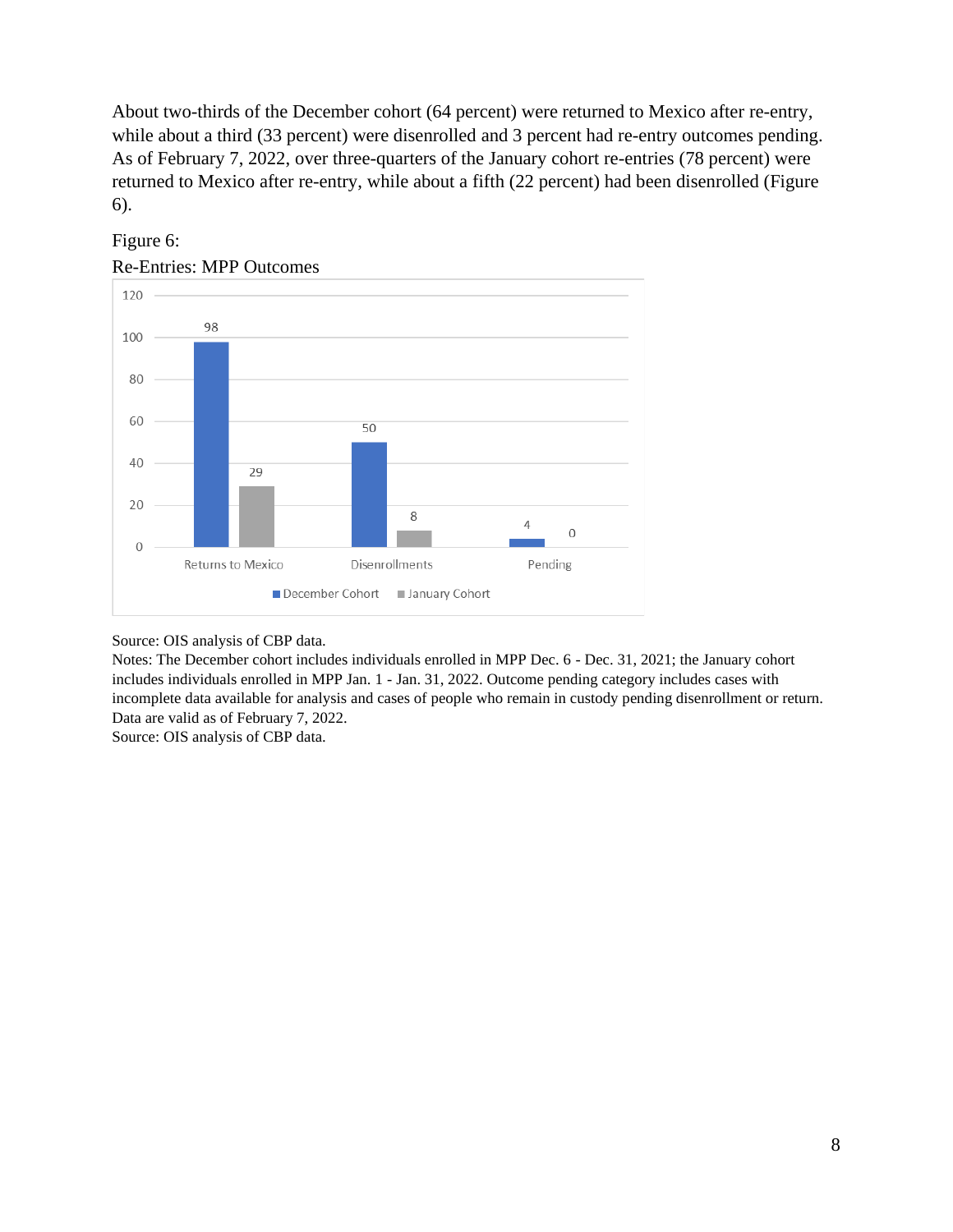# Appendix A: Data Tables

### Table A1.

# Initial Enrollments by Enrollment Cohort

|                                                                       | December Cohort | <b>January Cohort</b> |
|-----------------------------------------------------------------------|-----------------|-----------------------|
| Initial Enrollments by Sector and Citizenship                         | 273             | 400                   |
| El Paso Sector                                                        | 273             | 131                   |
| Colombia                                                              | 7               | $\mathbf{1}$          |
| Costa Rica                                                            | $\overline{0}$  | $\mathbf{1}$          |
| Cuba                                                                  | 33              | 32                    |
| Dominican Republic                                                    | $\overline{0}$  | $\boldsymbol{0}$      |
| Ecuador                                                               | 8               | 9                     |
| Nicaragua                                                             | 165             | 79                    |
| Peru                                                                  | $\theta$        | 3                     |
| Venezuela                                                             | 60              | $\overline{6}$        |
| San Diego Sector                                                      | $\overline{0}$  | 142                   |
| Colombia                                                              | $\overline{0}$  | 19                    |
| Costa Rica                                                            | $\overline{0}$  | $\overline{0}$        |
| Cuba                                                                  | $\overline{0}$  | $\,1\,$               |
| Dominican Republic                                                    | $\overline{0}$  | $\mathbf{1}$          |
| Ecuador                                                               | $\overline{0}$  | $\boldsymbol{0}$      |
| Nicaragua                                                             | $\overline{0}$  | 87                    |
| Peru                                                                  | $\overline{0}$  | 5                     |
| Venezuela                                                             | $\theta$        | 29                    |
| Rio Grande Valley Sector                                              | $\overline{0}$  | 127                   |
| Colombia                                                              | $\theta$        | $\overline{0}$        |
| Costa Rica                                                            | $\overline{0}$  | $\boldsymbol{0}$      |
| Cuba                                                                  | $\theta$        | $\overline{0}$        |
| Dominican Republic                                                    | $\overline{0}$  | $\boldsymbol{0}$      |
| Ecuador                                                               | $\overline{0}$  | $\theta$              |
| Nicaragua                                                             | $\overline{0}$  | 69                    |
| Peru                                                                  | $\overline{0}$  | $\theta$              |
| Venezuela                                                             | $\overline{0}$  | 58                    |
|                                                                       |                 |                       |
| Number of Fear Claims Received per Enrollee                           | 238             | 358                   |
| 0 Fear claims per person                                              | 35              | 43                    |
| 1 Fear claim per person                                               | 238             | 356                   |
| 2 Fear claims per person                                              | $\theta$        | $\mathbf{1}$          |
|                                                                       |                 |                       |
| Fear Claims Received by NRI Result and Attorney or Consultant Present | 238             | 357                   |
| Positive Fear Findings                                                | 28              | 53                    |
| Attorney or consultant present                                        | $\overline{4}$  | $\mathbf{1}$          |
| No attorney or consultant present                                     | 24              | 53                    |
| Negative Fear Findings                                                | 186             | 260                   |
| Attorney or consultant present                                        | $\overline{7}$  | $\overline{7}$        |
| No attorney or consultant present                                     | 179             | 253                   |
| Case Closures                                                         | 24              | 44                    |
| Attorney or consultant present                                        | $\theta$        | $\mathbf{1}$          |
| No attorney or consultant present                                     | 24              | 43                    |
|                                                                       |                 |                       |

See notes at end of table.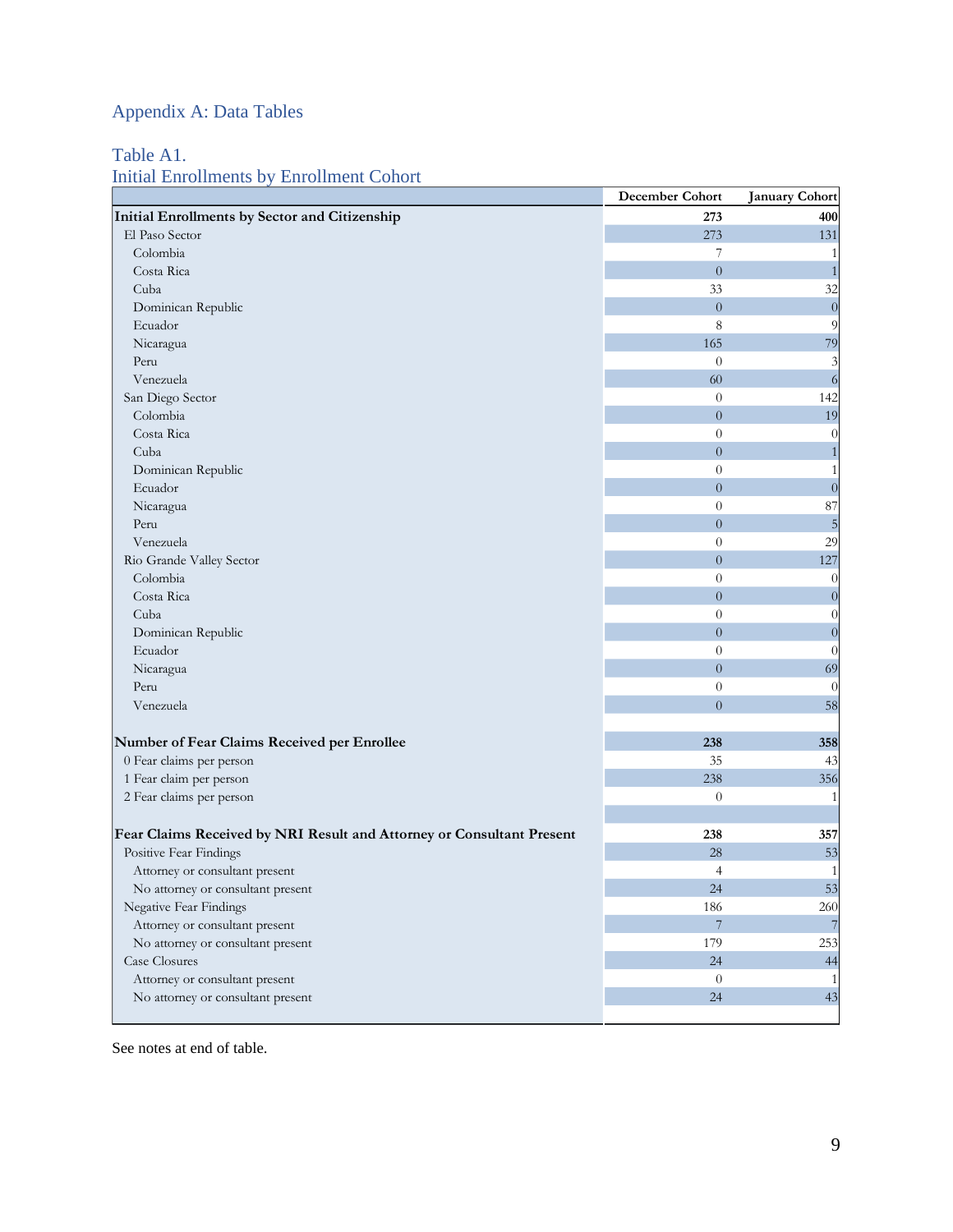#### Table A1 (continued)

|                                               | <b>December Cohort</b> | <b>January Cohort</b> |
|-----------------------------------------------|------------------------|-----------------------|
| Fear Claims Received by Sector and NRI Result | 238                    | 357                   |
| El Paso Sector                                | 238                    | 129                   |
| Positive Fear Findings                        | 28                     | 27                    |
| Negative Fear Findings                        | 186                    | 90                    |
| <b>Case Closures</b>                          | 24                     | 12                    |
| San Diego Sector                              | $\theta$               | 131                   |
| Positive Fear Findings                        | $\boldsymbol{0}$       | 13                    |
| Negative Fear Findings                        | $\theta$               | 112                   |
| <b>Case Closures</b>                          | $\boldsymbol{0}$       | 6                     |
| Rio Grande Valley Sector                      | $\boldsymbol{0}$       | 97                    |
| Positive Fear Findings                        | $\overline{0}$         | 13                    |
| Negative Fear Findings                        | $\theta$               | 58                    |
| Case Closures                                 | $\overline{0}$         | 26                    |
|                                               |                        |                       |
| <b>Vaccines Administered</b>                  | 174                    | 208                   |
|                                               |                        |                       |
| <b>MPP Outcomes by Fear Claim Results</b>     | 273                    | 400                   |
| Returns to Mexico                             | 207                    | 247                   |
| No Fear Claim                                 | 32                     | 13                    |
| Positive Fear Findings                        | $\overline{4}$         | 2                     |
| Negative Fear Finding                         | 170                    | 233                   |
| <b>Case Closures</b>                          | $\mathbf{1}$           | $\theta$              |
| Disenrollments                                | 64                     | 124                   |
| No Fear Claim                                 | 3                      | 29                    |
| Positive Fear Finding                         | 24                     | 45                    |
| Negative Fear Finding                         | 15                     | 7                     |
| <b>Case Closures</b>                          | 22                     | 43                    |
| Pending                                       | $\mathbf{2}$           | 29                    |
| No Fear Claim                                 | $\boldsymbol{0}$       | $\mathbf{1}$          |
| Positive Fear Finding                         | $\boldsymbol{0}$       | 7                     |
| Negative Fear Finding                         | $\mathbf{1}$           | 20                    |
| <b>Case Closures</b>                          | $\mathbf{1}$           | $\mathbf{1}$          |
|                                               |                        |                       |
| <b>MPP Outcomes by Sector</b>                 | 273                    | 400                   |
| El Paso Sector                                | 273                    | 131                   |
| Disenrollments                                | 64                     | 36                    |
| Returns                                       | 207                    | 92                    |
| Pending                                       | $\overline{c}$         | $\overline{3}$        |
| San Diego Sector                              | $\boldsymbol{0}$       | 142                   |
| Disenrollments                                | $\theta$               | 21                    |
| Returns                                       | $\boldsymbol{0}$       | 118                   |
| Pending                                       | $\boldsymbol{0}$       | 3                     |
| Rio Grande Valley Sector                      | $\boldsymbol{0}$       | 127                   |
| Disenrollments                                | $\boldsymbol{0}$       | 67                    |
| Returns                                       | $\overline{0}$         | 37                    |
| Pending                                       | $\boldsymbol{0}$       | 23                    |

Notes: December cohort includes individuals enrolled in MPP Dec. 6 - Dec. 31, 2021; January cohort includes individuals enrolled Jan. 1 - Jan. 31, 2022 based on data available as of February 7, 2022. NRI results include people with no interviews. Outcome pending category includes cases with incomplete outcome data and cases of people who remain in custody pending disenrollment or return.

Source: OIS analysis of CBP, USCIS, and CWMD data.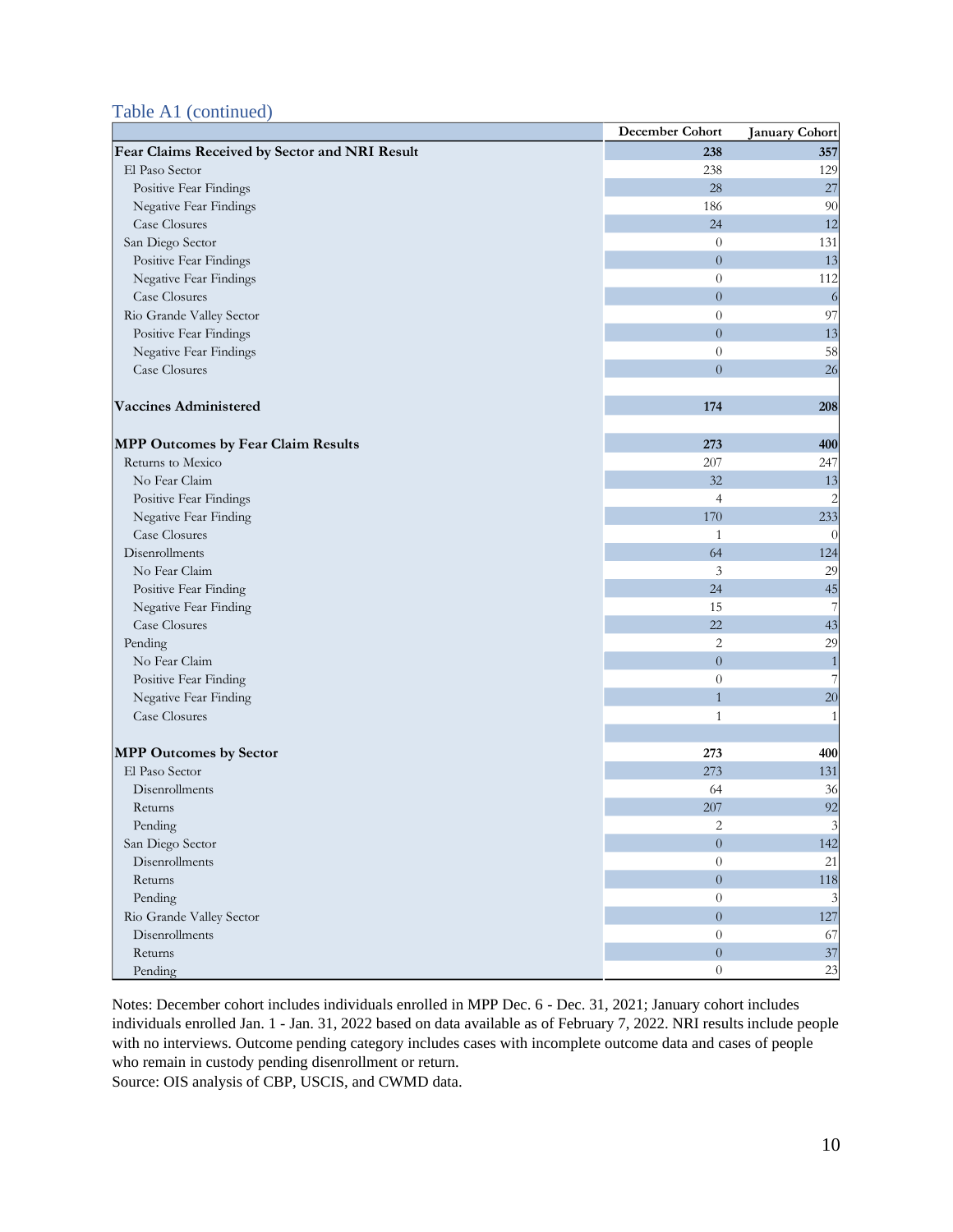# Table A2.

# Re-entries for EOIR Hearings by Enrollment Cohort

|                                                                       | December Cohort | January Cohort          |
|-----------------------------------------------------------------------|-----------------|-------------------------|
| Re-Entries by Sector and Citizenship                                  | 148             | 37                      |
| El Paso Sector                                                        | 148             | 13                      |
| Colombia                                                              | $\overline{2}$  | $\overline{0}$          |
| Cuba                                                                  | 18              | $\mathbf{1}$            |
| Ecuador                                                               | 3               | $\overline{c}$          |
| Nicaragua                                                             | 93              | 10                      |
| Venezuela                                                             | 32              | $\theta$                |
| San Diego Sector                                                      | $\overline{0}$  | 24                      |
| Colombia                                                              | $\overline{0}$  | 6                       |
| Cuba                                                                  | $\overline{0}$  | $\mathbf{1}$            |
| Ecuador                                                               | $\theta$        | 1                       |
| Nicaragua                                                             | $\overline{0}$  | 13                      |
| Venezuela                                                             | $\theta$        | 3                       |
|                                                                       |                 |                         |
| Number of Fear Claims Received per Returnee                           | 125             | 31                      |
| 0 Fear claims per person                                              | 27              | 6                       |
| 1 Fear claim per person                                               | 117             | 31                      |
| 2 Fear claims per person                                              | $\overline{4}$  | $\overline{0}$          |
|                                                                       |                 |                         |
| Fear Claims Received by NRI Result and Attorney or Consultant Present | 125             | 31                      |
| Positive Fear Findings                                                | 23              | 8                       |
| Attorney or consultant present                                        | $\overline{2}$  | $\overline{4}$          |
| No attorney or consultant present                                     | 21              | 4                       |
| Negative Fear Findings                                                | 79              | 21                      |
| Attorney or consultant present                                        | 3               | 4                       |
| No attorney or consultant present                                     | 76              | 17                      |
| Case Closures                                                         | 23              | $\overline{c}$          |
| Attorney or consultant present                                        | $\overline{1}$  | $\boldsymbol{0}$        |
| No attorney or consultant present                                     | 22              | $\overline{\mathbf{c}}$ |
|                                                                       |                 |                         |
| Fear Claims Received by Sector and NRI Result                         | 125             | 31                      |
| El Paso Sector                                                        | 125             | 10                      |
| Positive Fear Findings                                                | 23              | 1                       |
| <b>Negative Fear Findings</b>                                         | 79              | 8                       |
| Case Closures                                                         | 23              | 1                       |
| San Diego Sector                                                      | $\overline{0}$  | 21                      |
| Positive Fear Findings                                                | $\overline{0}$  | 7                       |
| Negative Fear Findings                                                | $\overline{0}$  | 13                      |
| Case Closures                                                         | $\theta$        | $\mathbf{1}$            |

See notes at end of table.